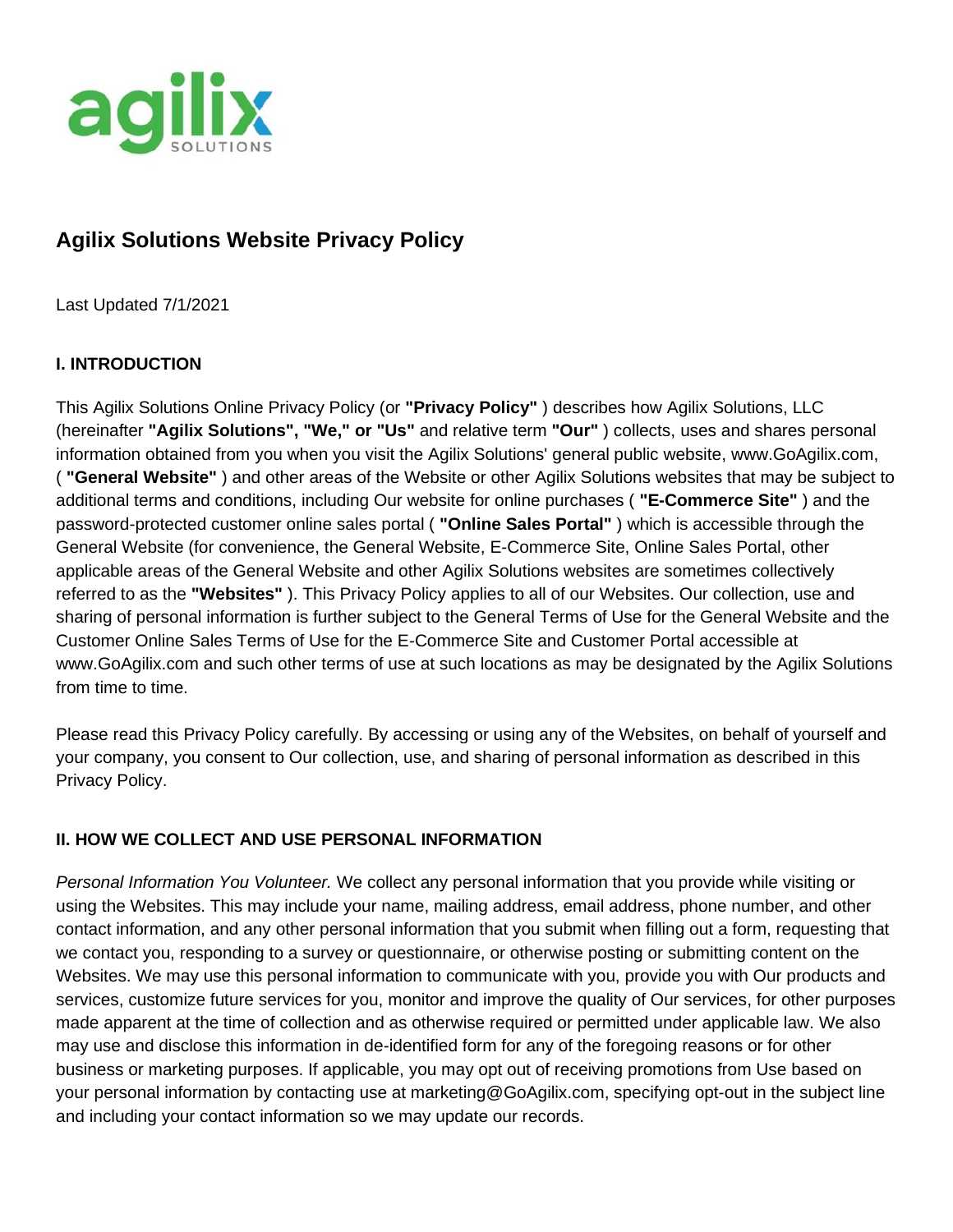Automatic Collection of Information. Certain types of information may be collected automatically when you visit and use the Websites. For instance, we may collect the URL of the Internet site from which you linked to one of both of the Websites; the identity of your Internet service provider; the type of browser you are using; time and date stamp information; and information regarding your visit to the Websites. We do not treat this nonpersonally identifiable information as personal information unless it is combined with your name or other information that personally identifies you.

*Cookies.* Like many Internet sites, the Websites may use session-based or persistent "cookies" or other technologies to automatically gather some information about you, and to offer a personalized experience when using the Websites. We use these technologies to enhance and facilitate use of the Websites. Some areas of the Websites may require cookies and cannot be used without enabling cookies. If you are concerned about cookies stored on your computer, we encourage you to follow your web browser's guidance for refusing cookies or deleting cookies after completing a browsing session. However, if your browser is set to refuse cookies, the Websites may not work through your web browser.

## **III. HOW WE SHARE PERSONAL INFORMATION**

*Service Providers.* We may share personal information collected through the Websites with companies that perform services on Our behalf, including companies that provide website development, hosting, payment processing and billing services.

*Affiliates and Business Partners.* We may share personal information collected through the Websites with Our affiliated entities and strategic business partners. These companies and organizations may use the information to contact you regarding information, products, or services that may be of interest, to improve our services to you, to support sales activities, manufacturer programs, and promotions that increase the awareness of products, services, and training opportunities, or as otherwise required or permitted under applicable law. Notwithstanding the foregoing, We do not share any of your credit card or debit card information stored with Us except if required pursuant to the next paragraph regarding Law Enforcement and Protection, or pursuant to the last paragraph of this Section, Business Transfers, however, the only credit card or debit card information We store and retain is your name and the last 4 digits of your credit or debit card account number.

*Law Enforcement and Protection.* We may disclose your personal information when we believe disclosure is appropriate to comply with the law or respond to a court order or subpoena; to prevent or investigate a possible crime, such as fraud or identity theft; or to protect the rights, property or safety of you, Us or others. We reserve the right to report to appropriate law enforcement, governmental authorities and other third parties any activities that we, in good faith, believe to be harmful or unlawful, with or without providing notice to you.

*Business Transfers.* All personal information and other content submitted by you through the Websites is treated as a business asset, and may be transferred by us in connection with a sale or transfer of Our business or assets, including as the result of a merger, acquisition, reorganization, dissolution or liquidation.

## **IV. PRIVACY PRACTICES OF THIRD PARTIES**

The Websites may contain links to Internet or mobile sites not owned or operated by us, including to sites featuring companies, products, services or news that may be of interest or to pages that we maintain on YouTube, Facebook, Twitter or other social media sites. You should review the privacy and other policies of other Internet and mobile site providers carefully, as these policies may be different than the policies of the